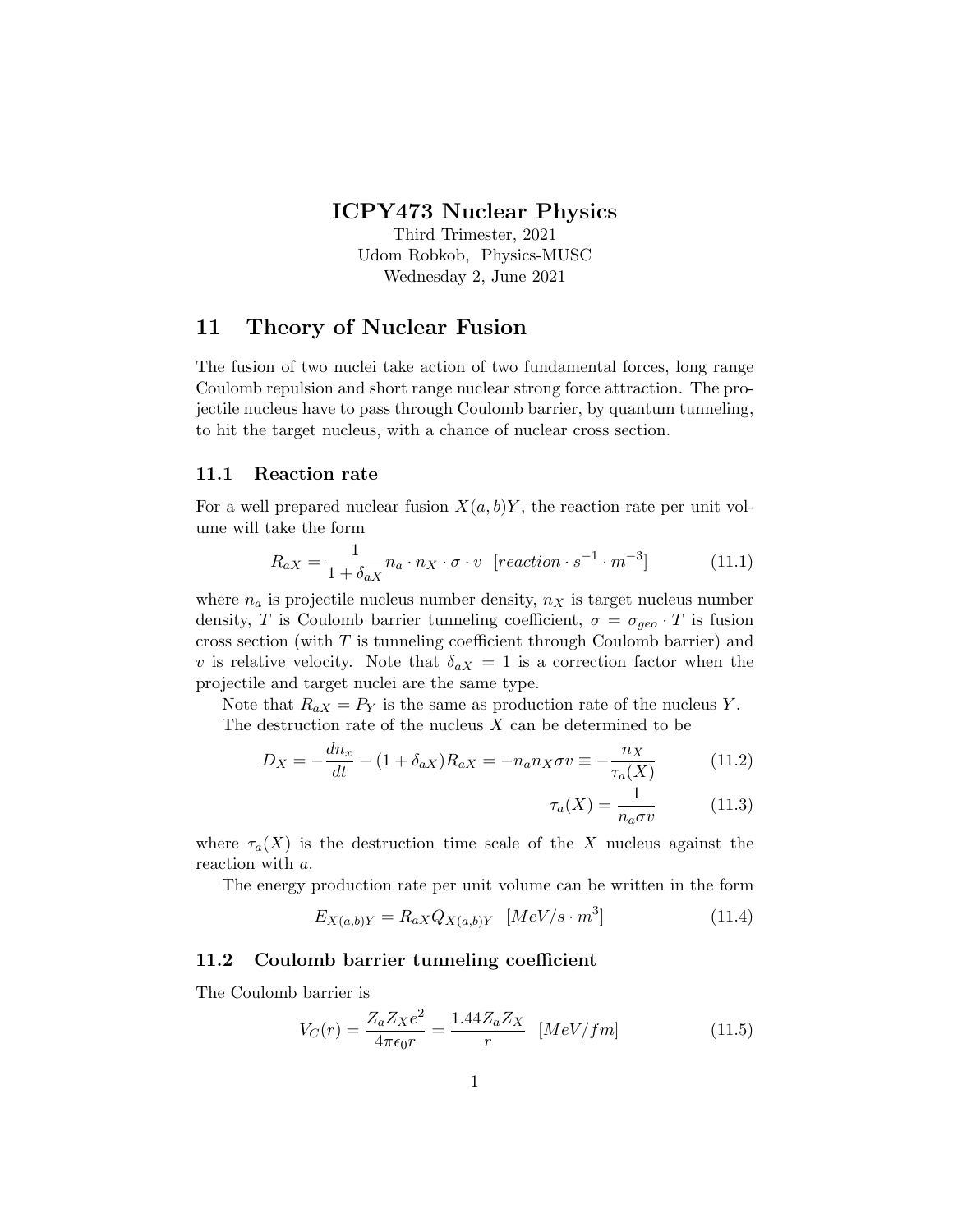after we have used the fact that  $e = 1.6 \times 10^{-19} C, \epsilon_0 = 8.85 \times 10^{-12} C \cdot N^{-1}$ .  $m^{-2}$ , all proportional constant appear to be  $2.3 \times 10^{-13} J$  or  $1.44 MeV$ , when  $r$  is measured in  $fm$ .



Figure 11.1: Coulomb barrier.

We ever have been derived an expression of quantum tunneling coefficient, from WKB approximation, in alpha decay mechanism. Its expression can be adapted to nuclear fusion in the form

$$
T \simeq \exp\left[-\frac{2\pi}{\hbar} \sqrt{\frac{m}{2E}} \frac{Z_a Z_X e^2}{4\pi \epsilon_0}\right] = \exp\left[-\frac{2\pi (1.44) Z_a Z_X}{\hbar v}\right] \equiv e^{-2\pi \eta} \quad (11.6)
$$

where  $v = \sqrt{2E/m}$  is relative velocity and  $\eta = 1.44 Z_a Z_X/\hbar v$  is known as Sommerfeld parameter

### 11.3 Direct nuclear reaction cross section

From the geometry of nuclear reaction below



Figure 11.2: Direct nuclear reaction cross section.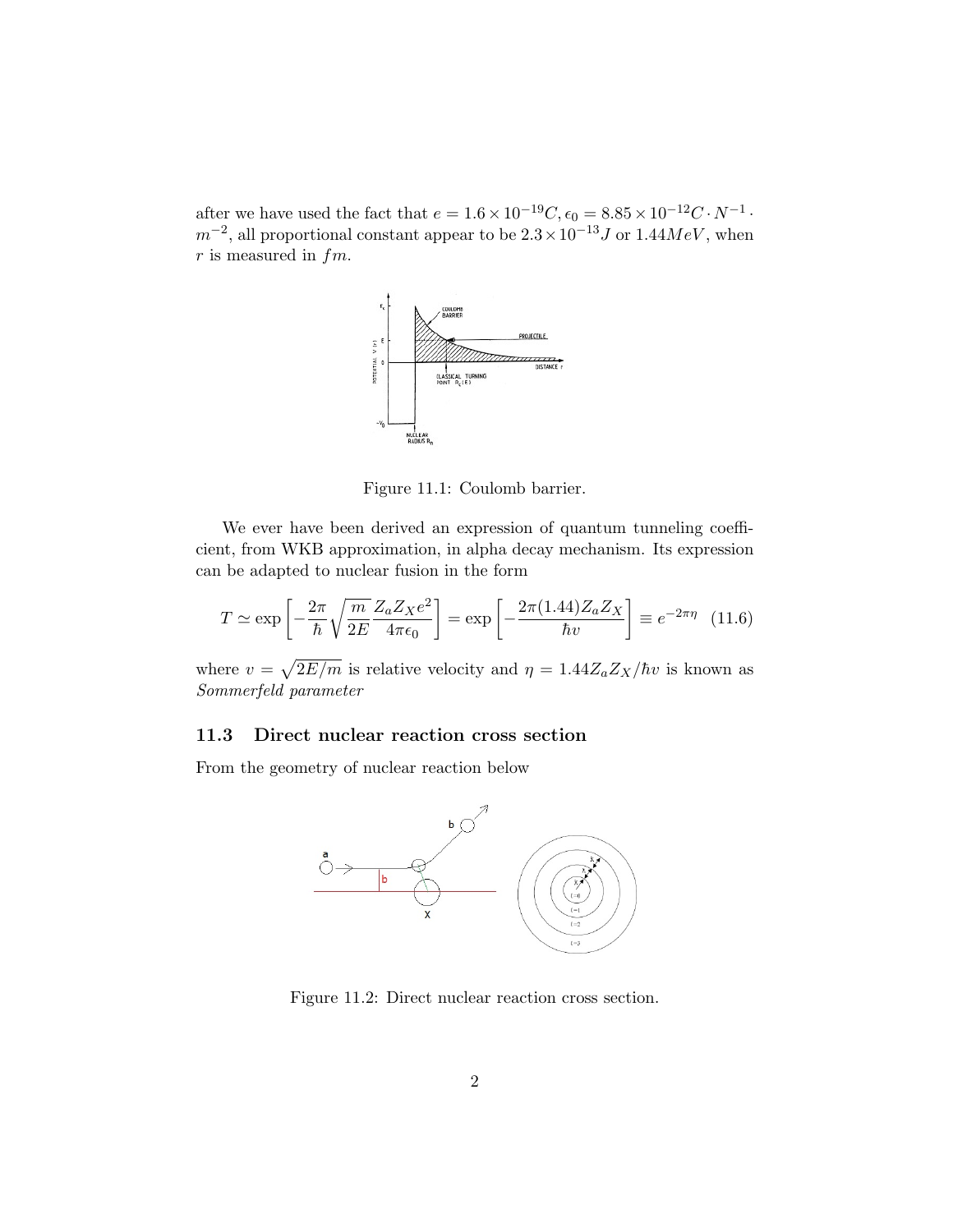Let us determine the angular momentum of the projectile nucleus

$$
Classically \t l = bp \t(11.7)
$$

Quantum – mechanically 
$$
l\hbar = b_l p = \frac{\hbar b_l}{\tilde{\lambda}}, \ \tilde{\lambda} = \frac{\lambda}{2\pi}
$$
 (11.8)

where  $p = h/\lambda$  is the de Broglie particle-wave. From quantum mechanics, l can take integer values, while  $b_l$  cannot be measured exactly, according to Heisenberg uncertainty principle.

The projection with and an energy  $E$  and the angular momentum quantum  $l$  can be characterized by an impact parameter  $b_l$ , with the cross section seen by the projectile as a ring surface of

$$
\sigma_l(E) = \pi \left[ (l+1)^2 - l^2 \right] \tilde{\lambda}^2 = (2l+1)\pi \tilde{\lambda}^2 \tag{11.9}
$$

With the fact that we have  $l_{max}$  at  $b_{l_{max}} = R_n$ , the radius of nuclear potential well, then

$$
\sigma(E) = \sum_{l=0}^{l_{max}} \sigma_l(E) = \pi \tilde{\lambda}^2 \sum_{l=0}^{l_{max}} (2l+1) = \pi \tilde{\lambda}^2 (l_{max}+1)^2 \qquad (11.10)
$$

$$
= \pi (R_n + \tilde{\lambda})^2 \qquad (11.11)
$$

And we will have, by definition,

$$
\sigma(E) = \begin{cases} \pi R_n^2, & High \ E: \ \tilde{\lambda} \ll R_n, T(E) \sim 1 \\ \pi \tilde{\lambda}^2 T(E), & Low \ E: \ \tilde{\lambda} \gg R_n \end{cases}
$$
(11.12)

Note that at low energy

$$
\sigma(E) = \pi \tilde{\lambda}^2 T(E) = \frac{\pi \hbar^2}{p^2} T(E) = \frac{\pi \hbar^2}{2mE} e^{-bE^{-1/2}}
$$
(11.13)

$$
\rightarrow \sigma(E) = \frac{S(E)}{E} e^{-bE^{-1/2}} \tag{11.14}
$$

where  $S(E)$  is known as *astrophysical S-factor*, represents intrinsic nuclear part of the reaction probability, and

$$
b = 2\pi \eta E^{1/2} = 31.28 Z_a Z_x \mu^{1/2} \ keV^{1/2}
$$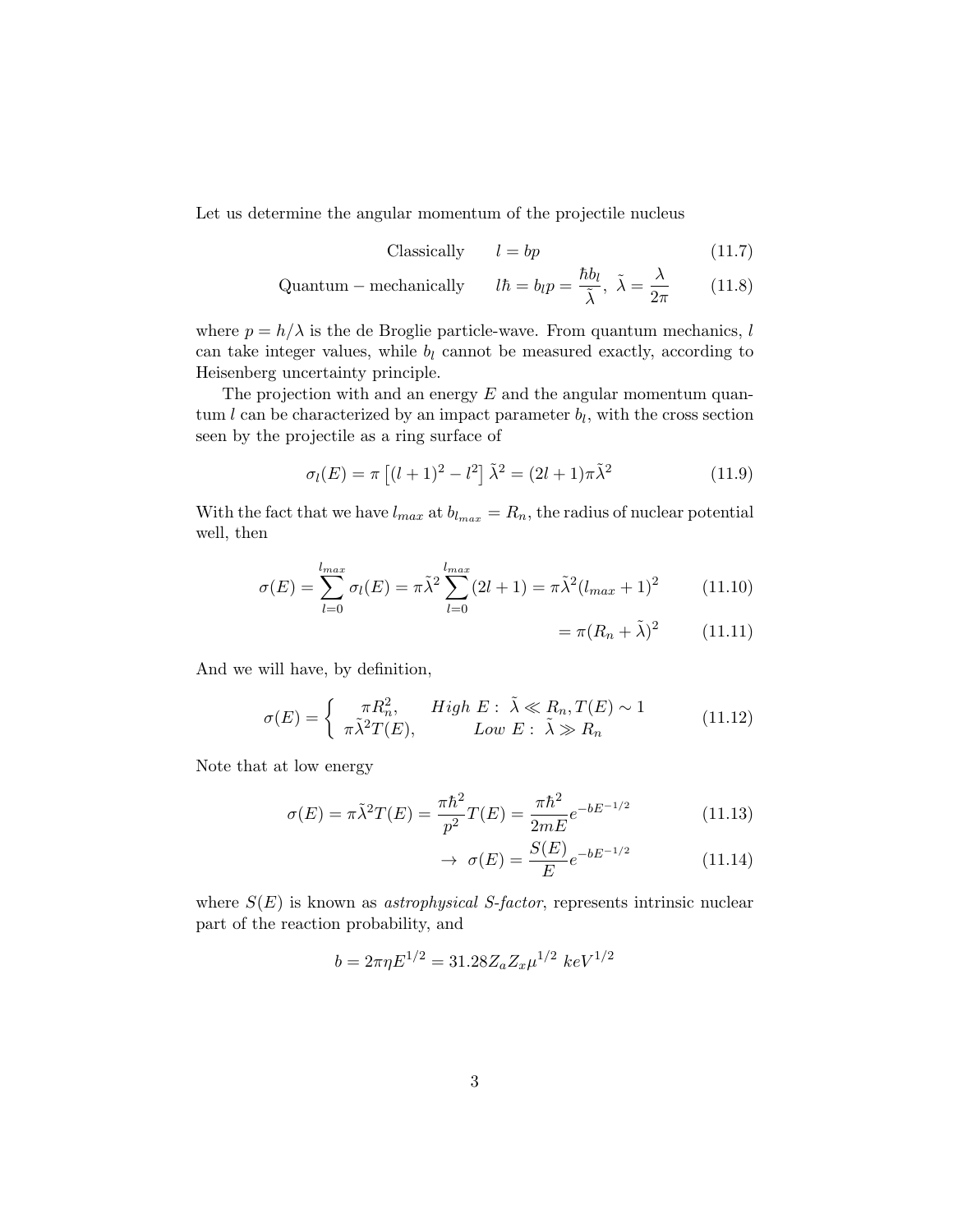

Figure 11.3: The fusion reaction cross section.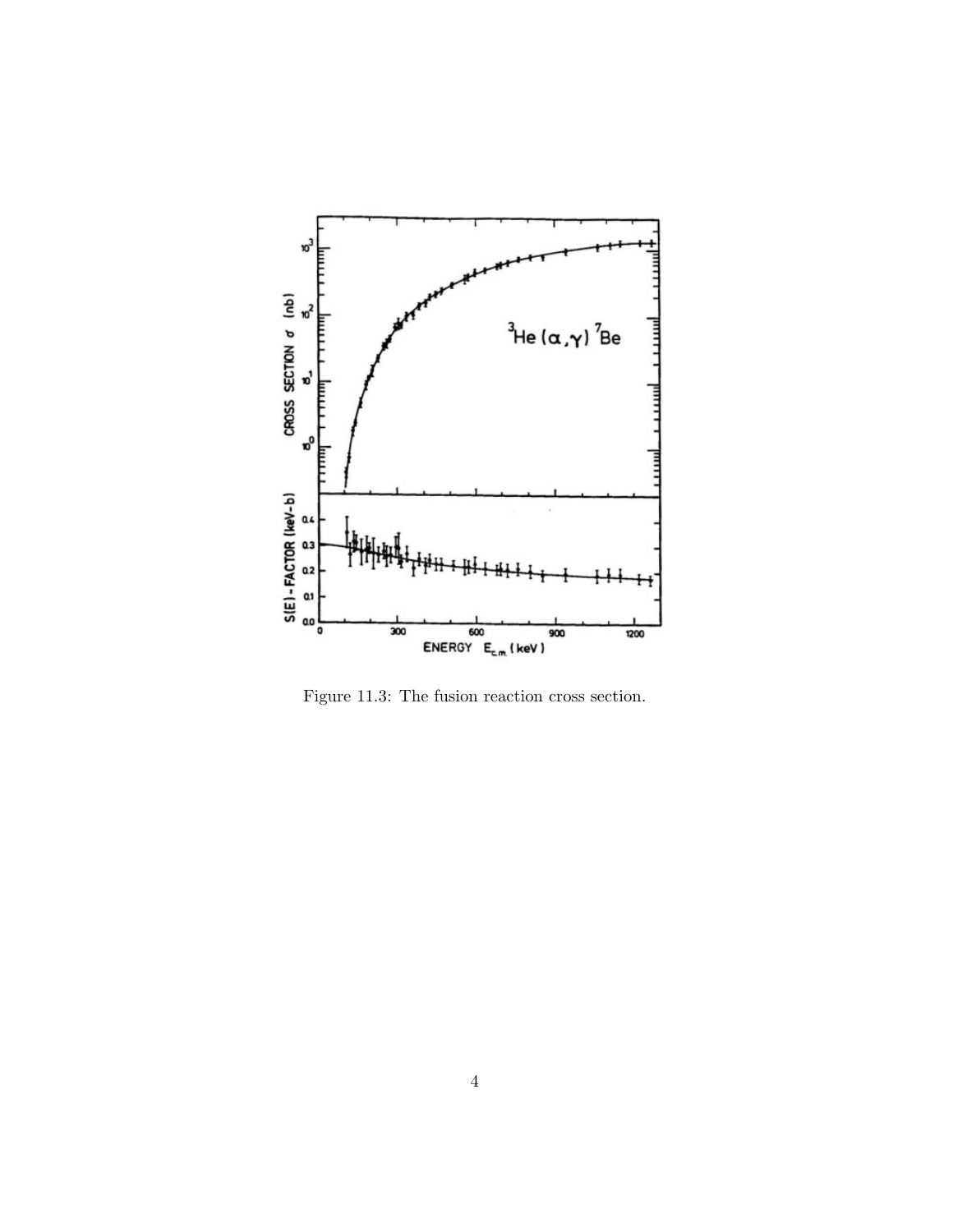

Figure 11.4: Some important fusion reactions cross section.

## 11.4 Thermal averaged fusion reaction rate

Fusion reaction in stellar plasma.

Thermal distribution function (Boltzmann) of particle at energy  $E$  in an environment of temperature  $T$  is

$$
P(E,T) = 8\pi \sqrt{\frac{\mu}{(2\pi k_B T)^3}} E e^{-E/k_B T}
$$
 (11.15)

where  $\mu$  is a reduced mass and  $E = \frac{1}{2}$  $\frac{1}{2}\mu v^2$ . So that the thermal averaged of fusion reaction rate will be

$$
\langle R_{aX} \rangle = \frac{1}{1 + \delta_{aX}} n_a \cdot n_X \cdot \langle \sigma v \rangle \tag{11.16}
$$

$$
\rightarrow \langle \sigma v \rangle = 8\pi \sqrt{\frac{\mu}{(2\pi k_B T)^3}} \int_0^\infty \sigma(E) E e^{-E/k_B T} dE
$$

$$
= 8\pi \sqrt{\frac{\mu}{(2\pi k_B T)^3}} \int_0^\infty S(E) e^{-E/k_B T - n/\sqrt{E}} dE \qquad (11.17)
$$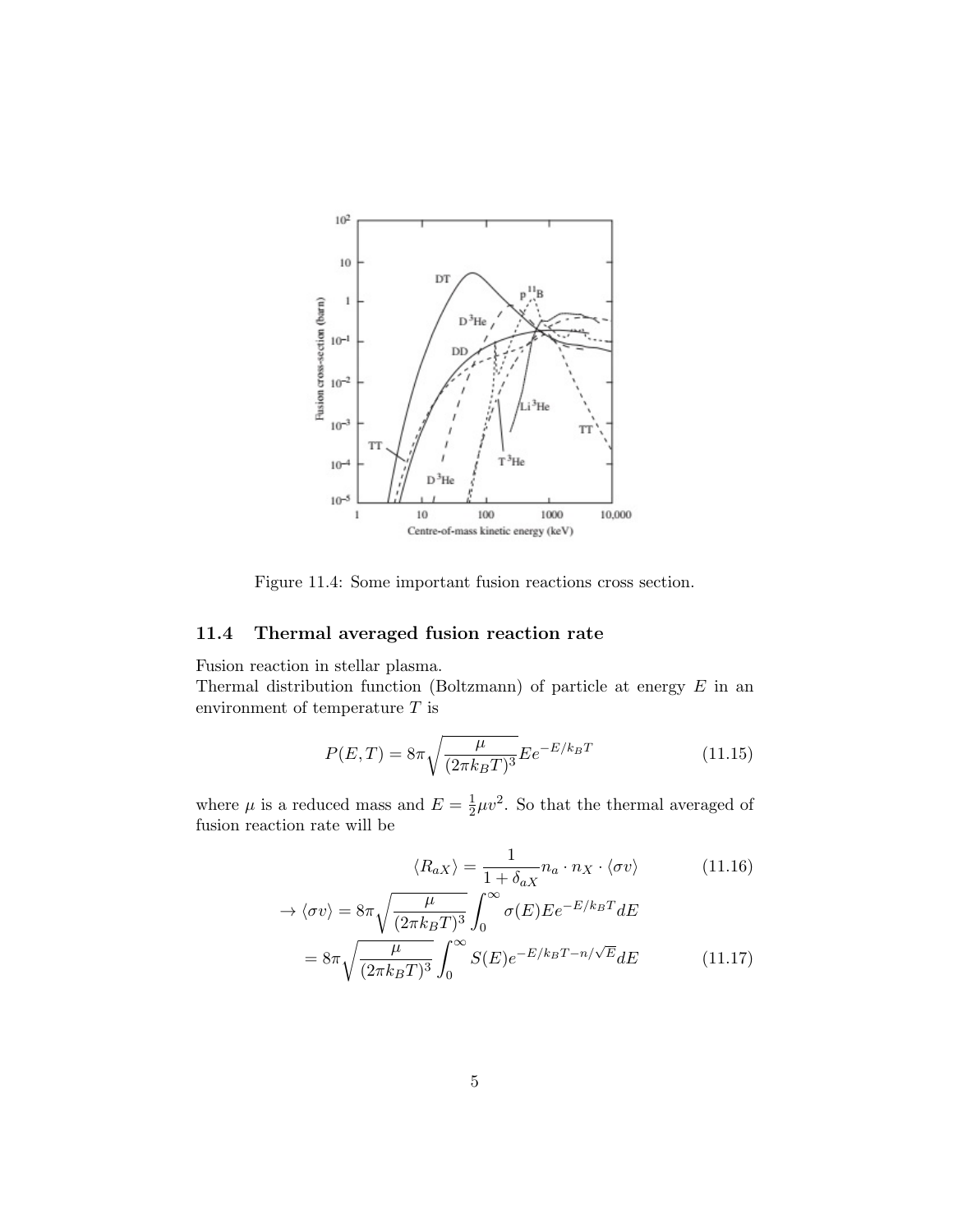We observe the Gamow peak at

$$
e^{-E/k_BT - b/\sqrt{E}} \to \frac{d}{dE} \left( e^{-E/k_BT - b/\sqrt{E}} \right)_{E_0} = 0 \quad (11.18)
$$

The peak at: 
$$
\rightarrow E_0 = \left(\frac{bk_BT}{2}\right)^{2/3} = 1.22(Z_a^2 Z_X^2 \mu T_6^2)^{1/3} keV
$$
 (11.19)

where  $T_{\rm 6}$  means temperature in million Kelvin.



Figure 11.5: The Gamow peak.

We can estimate the *width*  $\Delta$  of Gamow peak by

$$
e^{-E/k_B T - b/\sqrt{E}} \simeq I_{max} e^{-\frac{(E - E_0)^2}{\Delta/2}}
$$
(11.20)

$$
\rightarrow I_{max} = \exp\left\{-\frac{E_0}{k_B T} - \frac{b}{\sqrt{E_0}}\right\} = e^{-3E_0/k_B T} \tag{11.21}
$$

$$
=e^{-42.46(Z_a^2 Z_X^2 \mu/T_6^2)^{1/3}}\tag{11.22}
$$

Back insertion of (11.21) into (11.20), and determine the second derivative of both sides at  ${\cal E}={\cal E}_0,$  at the peak. We observe that

$$
\frac{3b}{4}E_0^{-5/2} = \frac{2}{(\Delta/2)^2}
$$
 (11.23)

$$
\frac{1}{k_B T} = \frac{1}{2} b E_0^{-3/2} \to \Delta = \frac{4}{\sqrt{3}} \sqrt{k_B T E_0}
$$
(11.24)

$$
= 0.75 (Z_a^2 Z_X^2 \mu / T_6^5)^{1/6} \ keV \tag{11.25}
$$

For example of <sup>12</sup>C(p,  $\gamma$ )<sup>13</sup>N, at T = 30MK(k<sub>B</sub>T = 2.6keV), we find that  $E_0 = 38 keV, \Delta = 23 keV$